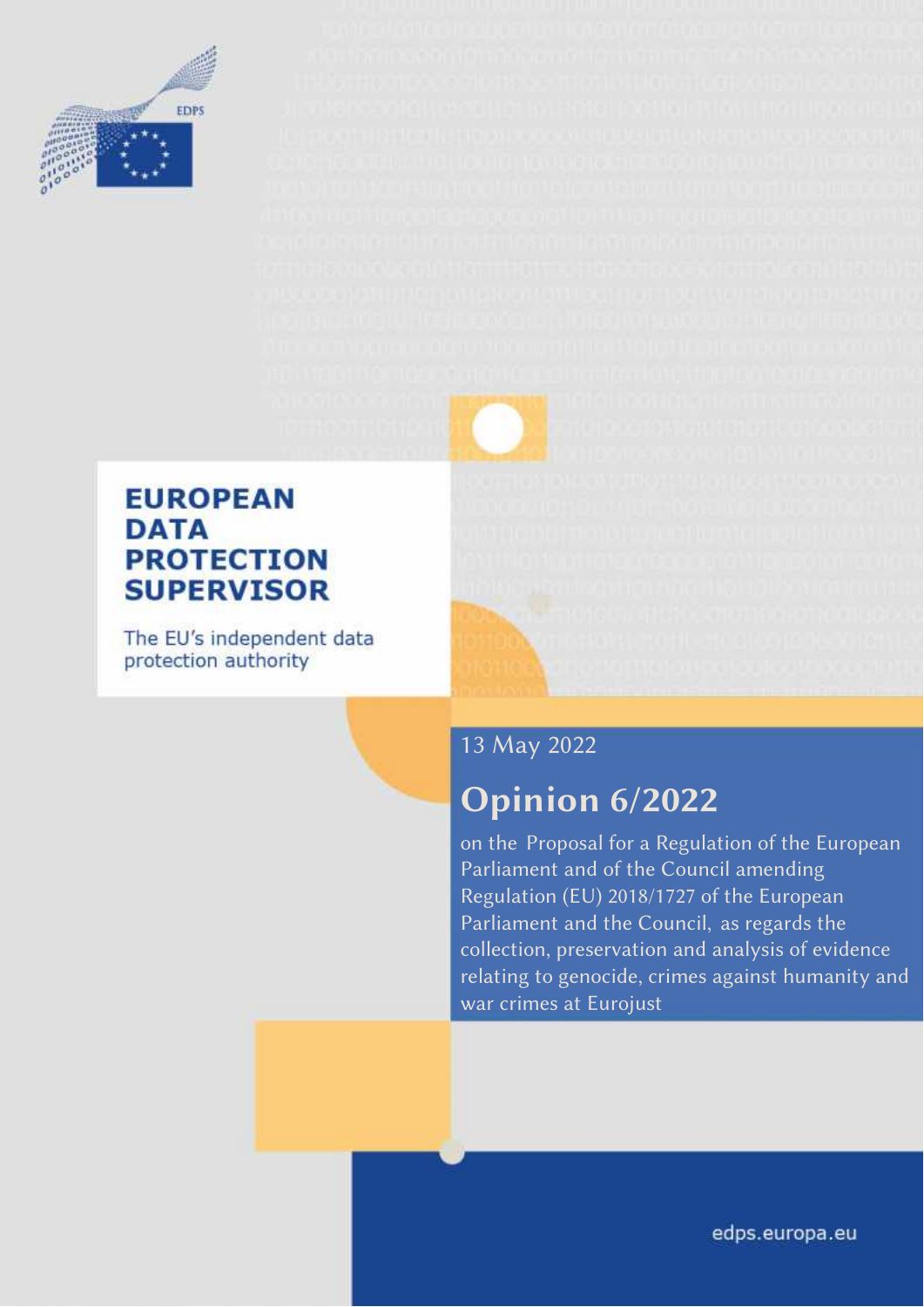*The European Data Protection Supervisor (EDPS) is an independent institution of the EU, responsible under Article 52(2) of Regulation 2018/1725 'With respect to the processing of personal data… for ensuring that the fundamental rights and freedoms of natural persons, and in particular their right to data protection, are respected by Union institutions and bodies', and under Article 52(3)'…for advising Union institutions and bodies and data subjects on all matters concerning the processing of personal data'.*

*Wojciech Rafał Wiewiórowski was appointed as Supervisor on 5 December 2019 for a term of five years.*

*Under Article 42(1) of Regulation 2018/1725, the Commission shall 'following the adoption of proposals for a legislative act, of recommendations or of proposals to the Council pursuant to Article 218 TFEU or when preparing delegated acts or implementing acts, consult the EDPS where there is an impact on the protection of individuals' rights and freedoms with regard to the processing of personal data'.*

*This Opinion relates to the Commission Proposal for a Regulation of the European Parliament and of the Council amending Regulation (EU) 2018/1727 of the European Parliament and the Council, as regards the collection, preservation and analysis of evidence relating to genocide, crimes against humanity and war crimes at Eurojust. This Opinion does not preclude any future additional comments or recommendations by the EDPS, in particular if further issues are identified or new information becomes available. Furthermore, this Opinion is without prejudice to any future action that may be taken by the EDPS in the exercise of his powers pursuant to Regulation (EU) 2018/1725. This Opinion is limited to the provisions of the draft Proposal that are relevant from a data protection perspective.*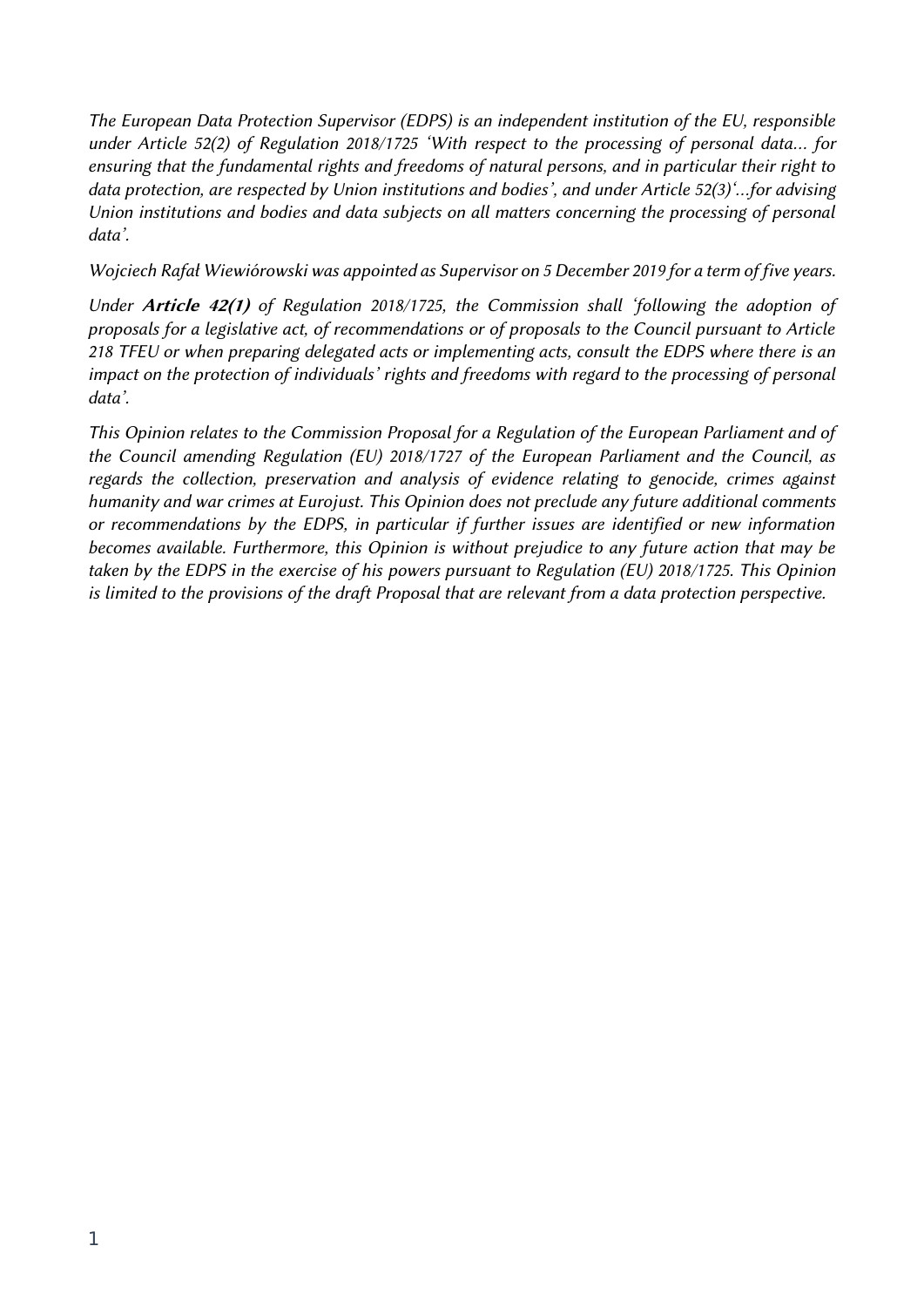#### **Executive Summary**

On 25 April 2022 the European Commission issued a Proposal for a Regulation of the European Parliament and of the Council amending the Eurojust Regulation, as regards the collection, preservation and analysis of evidence relating to genocide, crimes against humanity and war crimes at Eurojust.

The EDPS acknowledges the urgent need to address the limitations of the Eurojust's existing case management system (CMS) which have an impact on Eurojust's ability to support and strengthen coordination and cooperation between national investigating and prosecuting authorities in relation to core international crimes, including those that may be committed following Russia's military aggression against Ukraine on 24 February 2022. In that regard the EDPS notes that the Commission has already proposed to enhance the current set-up of the Eurojust's CMS with regard to Eurojust's activities concerning investigations and prosecutions of terrorist offences. As part of that proposal, the modernisation of the CMS and the digitalisation of the information exchange between national competent authorities and Eurojust are also envisaged.

The EDPS notes that the envisaged derogation under the Proposal to store data relating to genocide, crimes against humanity and war crimes outside of the Eurojust's CMS would be of a temporary nature and the automated data management and storage facility would be integrated into the new CMS which is expected to be established under an earlier proposal. Due to the exceptional nature of the present circumstances and the novelty of the proposed solution, the EDPS will be paying particular attention to it in the course of his supervision activities regarding Eurojust.

This Opinion aims to provide constructive advice to the EU legislator with a view of ensuring the level of data protection as already guaranteed by the Eurojust Regulation is not undermined. Against this background, the EDPS makes several recommendations regarding:

- collection and exchange of evidence by Eurojust;

- security of the automated data management and storage facility;

- time limits for the data stored in the automated data management and storage facility;

-relationship with Article 90 of the EUDPR.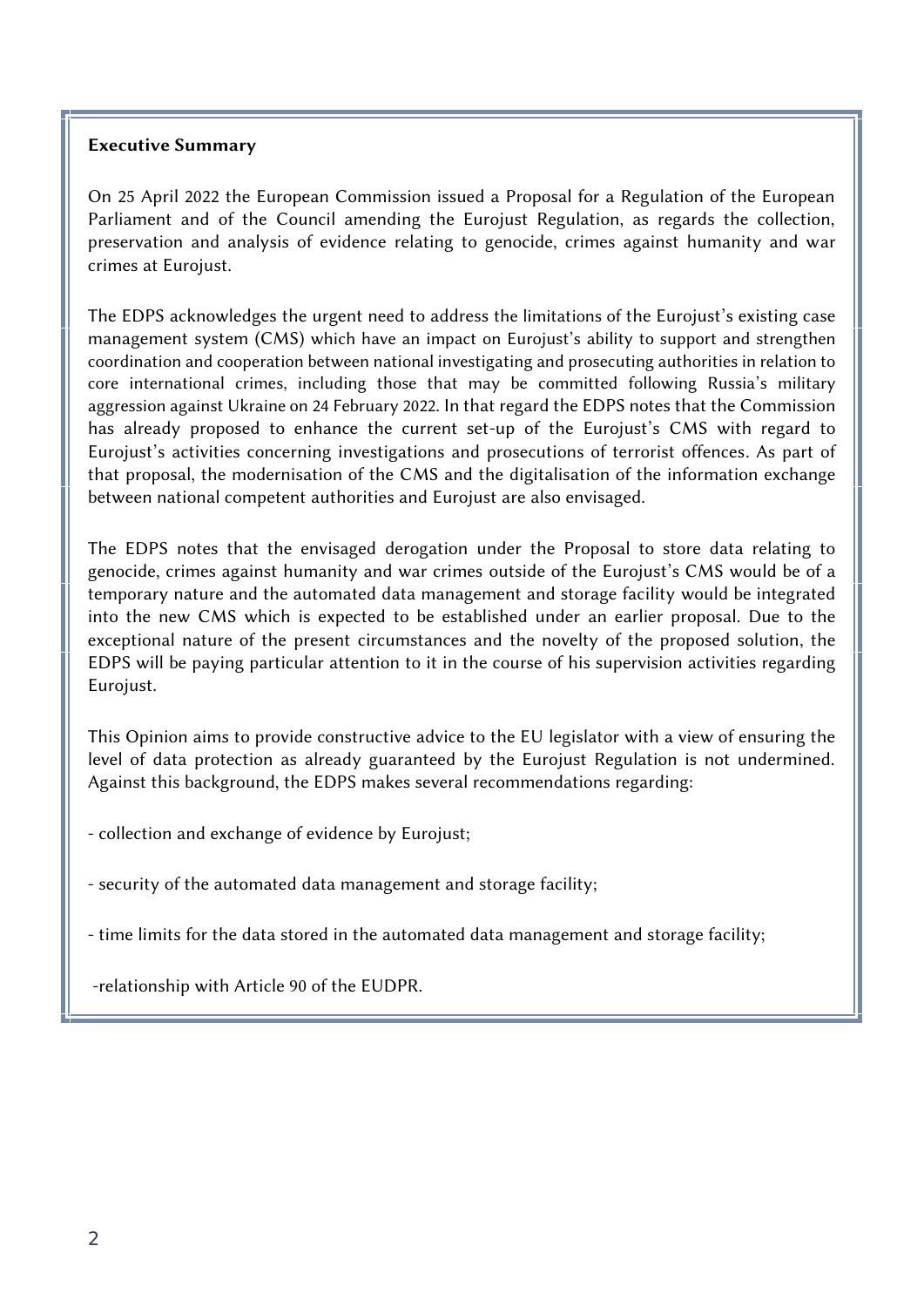# **Contents**

| 3. Collection and exchange of evidence by Eurojust 5     |  |
|----------------------------------------------------------|--|
| 4. Security of the automated data management and storage |  |
| 5. Time limits for the data stored in the automated data |  |
|                                                          |  |
|                                                          |  |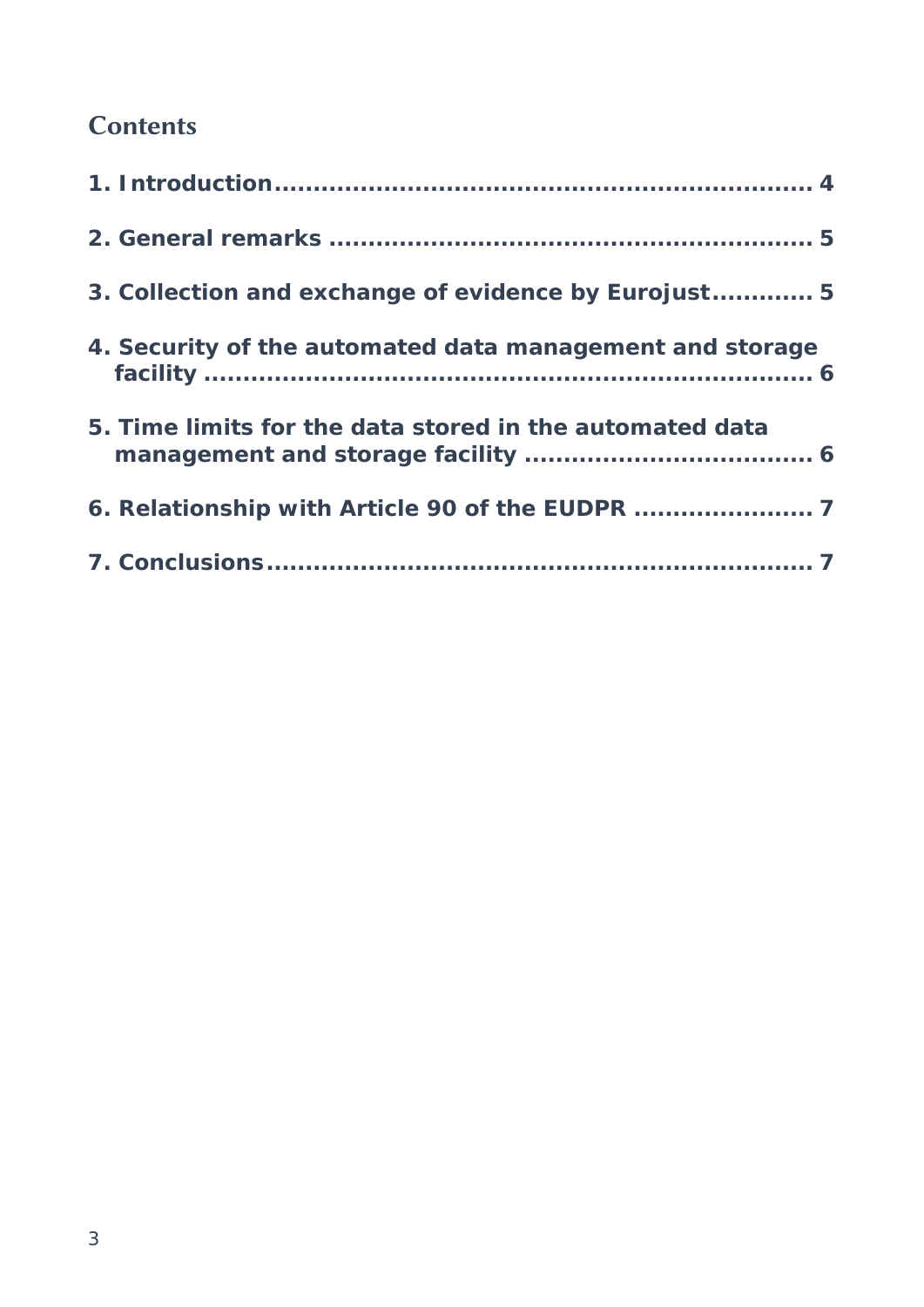#### **THE EUROPEAN DATA PROTECTION SUPERVISOR,**

Having regard to the Treaty on the Functioning of the European Union,

Having regard to Regulation (EU) No 2018/1725 of the European Parliament and of the Council of 23 October 2018 on the protection of individuals with regard to the processing of personal data by the Community institutions and bodies and on the free movement of such data ('EUDPR')', and in particular Article 42(1) thereof,

#### **HAS ADOPTED THE FOLLOWING OPINION:**

### **1. Introduction**

- 1. The European Union Agency for Criminal Justice Cooperation (Eurojust) supports national investigating and prosecuting authorities in relation to serious crime with which Eurojust is competent to deal, in accordance with Regulation (EU) 2018/1727<sup>2</sup> ('Eurojust Regulation'). Amongst these crimes are genocide, crimes against humanity and war crimes.
- 2. On 25 April 2022 the European Commission issued a Proposal for a Regulation of the European Parliament and of the Council amending the Eurojust Regulation, as regards the collection, preservation and analysis of evidence relating to genocide, crimes against humanity and war crimes at Eurojust ('the Proposal').
- 3. The Commission has previously proposed to enhance the current set-up of the Eurojust's case management system ("CMS") with regard to Eurojust's activities concerning investigations and prosecutions of terrorist offences and improving the functioning of the European Judicial Counter-Terrorism Register at Eurojust<sup>3</sup>. In that context, the modernisation of the CMS and the digitalisation of the information exchange between national competent authorities and Eurojust are also envisaged<sup>4</sup>.
- 4. The objective of the Proposal is to allow Eurojust to collect, preserve and analyse evidence in relation to genocide, crimes against humanity, war crimes and related criminal offences and, when necessary and appropriate, enable its exchange or otherwise make it available to the competent judicial authorities, national or international, in particular following the unprecedented military aggression by Russia against Ukraine on 24 February 2022<sup>5</sup> .

<sup>1</sup> *OJ L 295, 21.11.2018, p. 39.*

*<sup>2</sup> Regulation (EU) 2018/1727 of the European Parliament and of the Council of 14 November 2018 on the European Union Agency for Criminal Justice Cooperation (Eurojust), and replacing and repealing Council Decision 2002/187/JHA, OJ L 295, 21.11.2018, p. 138. <sup>3</sup>Proposal for a Regulation of the European Parliament and of the Council amending Regulation (EU) 2018/1727 of the European Parliament and the Council and Council Decision 2005/671/JHA, as regards the digital information exchange in terrorism cases, COM(2021) 757 final, 1.12.2021.*

*<sup>4</sup> In relation to that Proposal the EDPS has issued his Formal Comments on the 26 January 2022.*

*<sup>5</sup> See Explanatory Memorandum of the Proposal COM(2022) 187 final, p. 2.*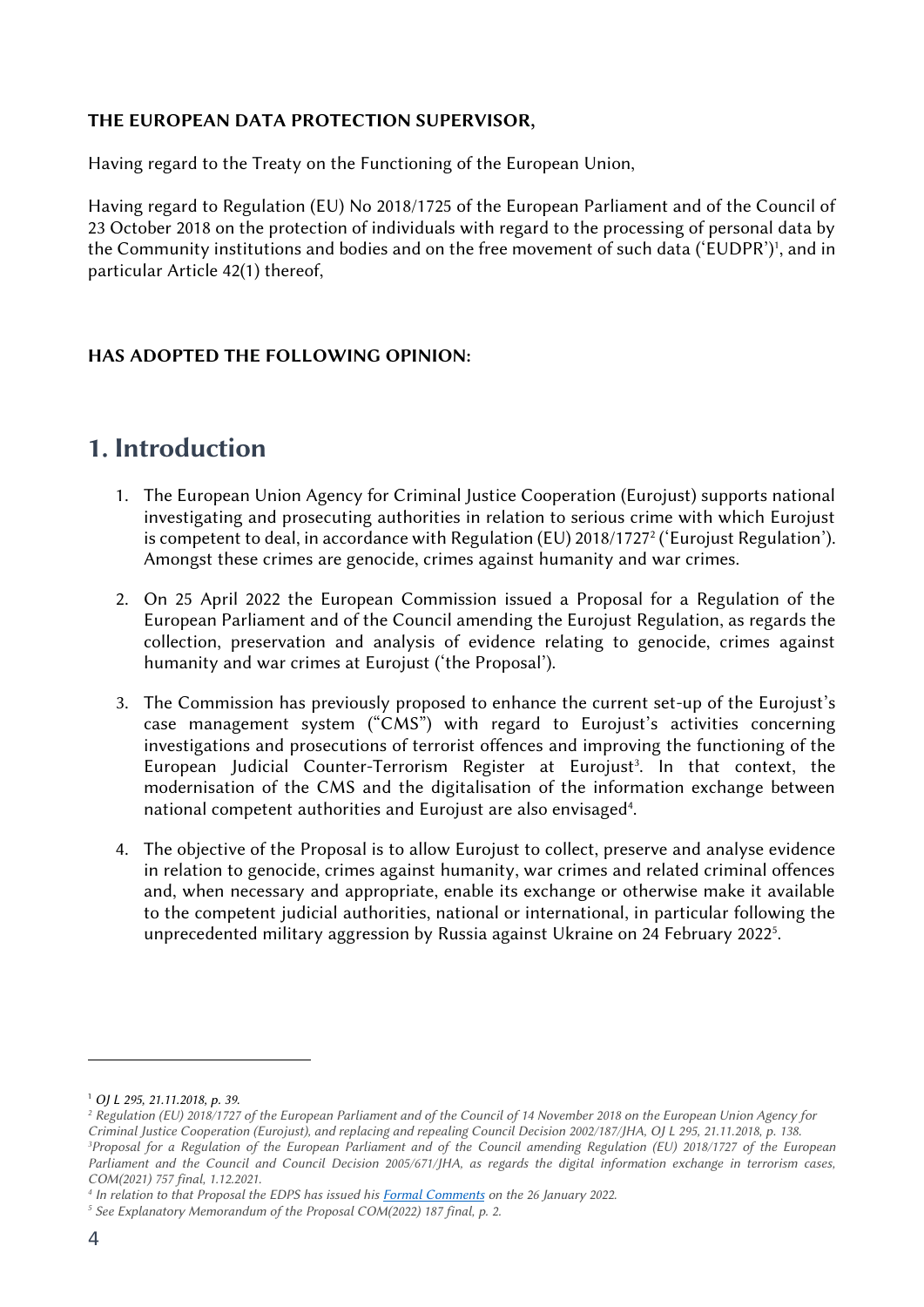5. The present Opinion of the EDPS is issued in response to a consultation by the European Commission of 6 May 2022, pursuant to Article 42(1) of EUDPR. The EDPS welcomes the reference to this consultation in Recital 18 of the Proposal.

#### **2. General remarks**

- 6. Personal data gathered in the context of a criminal investigation are liable to have a significant impact on the lives of the individuals concerned. In order to ensure that the processing of personal data is done in a transparent manner, Article 23(6) of the Eurojust Regulation prescribes that for the processing of operational personal data, Eurojust may not establish any automated data file other than the CMS.
- 7. However, according to the Proposal, the current Eurojust's CMS does not have the technical capacity to centralise evidence on core international crimes in an efficient and secure manner<sup>6</sup>. The EDPS takes note that therefore the Proposal<sup>7</sup> aims to derogate from Article 23(6) of the Eurojust Regulation, by providing that Eurojust may process operational personal data for the performance of the tasks referred to in the Proposal<sup>8</sup> in an automated data management and storage facility outside the CMS.
- 8. While acknowledging its necessity, the EDPS considers that this derogation should be of a temporary nature and that the automated data management and storage facility should be integrated into the new CMS which is expected to be established under the Proposal for a Regulation on the digital information exchange in terrorism cases<sup>9</sup>, currently under consideration by the EU legislator. Due to the exceptional nature of the circumstances and the novelty of the proposed solution, the EDPS will be paying particular attention to it in the course of his supervision activities regarding Eurojust.
- 9. To this regard, the EDPS stresses the importance of ensuring that this new automated data management system operates in a secure technical environment, taking into account state of the art technical and organizational measures on security and data protection. This system should follow the standards of privacy by design and by default as provided by Article 85 of Chapter IX of the EUDPR.

## **3. Collection and exchange of evidence by Eurojust**

10. Pursuant to Article 2 of the Eurojust Regulation, Eurojust **shall support and strengthen coordination and cooperation** between national investigating and prosecuting authorities in relation to serious crime which Eurojust is competent to deal with, on the

*<sup>6</sup> See Explanatory Memorandum of the Proposal COM(2022) 187 final, p. 7.*

*<sup>7</sup> See Article 1(2) of the Proposal.*

*<sup>8</sup> See Article 1(1) of the Proposal.*

*<sup>9</sup> See footnote 3.*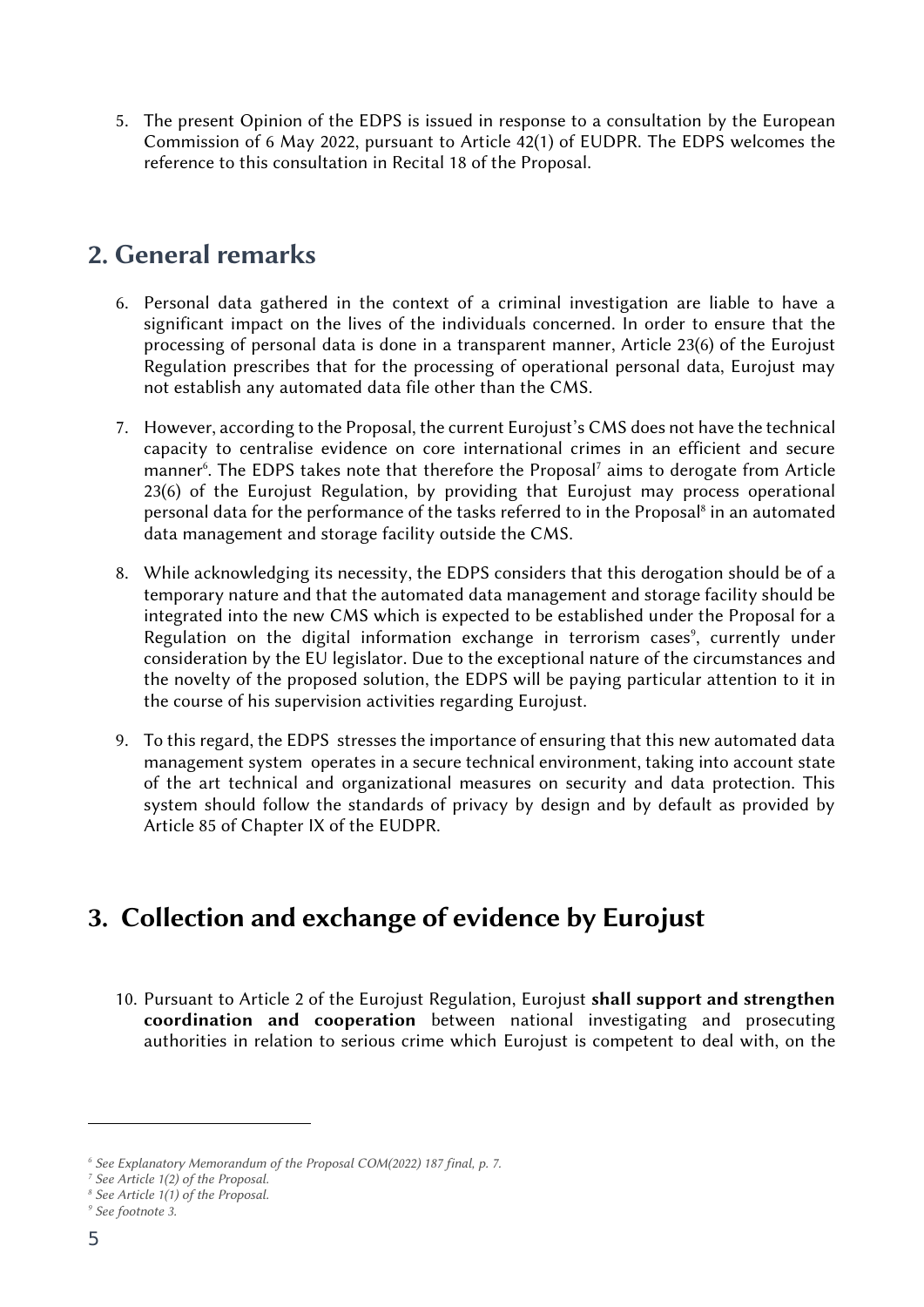basis of operations conducted and information supplied by the Member States' authorities, Europol, EPPO and by OLAF.

- 11. The EDPS understands that the Proposal does not aim to change the supportive role of Eurojust in relation to national authorities<sup>10</sup>. Consequently, the proposed new point (j) in Article 4(1) of the Eurojust Regulation and in particular the "collection of evidence" by Eurojust should be interpreted strictly in accordance with Article 85 TFEU, including paragraph 2 thereof, according to which "formal acts of judicial procedure shall be carried out by the competent national officials".
- 12. In addition, while welcoming the clarification in the Explanatory Memorandum<sup>11</sup> that the Proposal does not aim to introduce any obligation on national authorities to share information and evidence with Eurojust, the EDPS suggests adding a statement to that effect in the preamble.
- 13. Furthermore, the EDPS notices that the inclusion of the wording "where necessary and appropriate" in Article  $4(1)(j)^{12}$  and in some of the recitals<sup>13</sup> of the Proposal would grant a degree of discretion to Eurojust in its handling of the data. The EDPS points out that this wording is currently not used in Article 4(1)(a) to (i) of the Eurojust Regulation. What is more, there is no guidance in the Proposal at all as to when it might be necessary and appropriate to share this evidence. The EDPS therefore suggests including relevant guidance in the Proposal on the interpretation of this wording, for instance by providing examples in the preamble.

### **4. Security of the automated data management and storage facility**

14. The EDPS welcomes Article 1(2) of the Proposal stating that the automated data management and storage facility should comply with the highest standards of cyber security and data protection. Although recital 13 of the Proposal already clarifies that these standards shall be designed in accordance with Articles 7 and 8 of the Charter of Fundamental Rights of the European Union, the EDPS suggests also to include in the same recital a reference to the security provisions of Article 91 of Chapter IX of the EUDPR.

# **5. Time limits for the data stored in the automated data management and storage facility**

15. The EDPS recalls that the Eurojust Regulation provides for specific data protection provisions, including time limits for the storage of operational personal data<sup>14</sup>. The Proposal

*<sup>10</sup> See Explanatory Memorandum of the Proposal COM(2022) 187 final, p. 2.*

*<sup>11</sup> See Explanatory Memorandum of the Proposal COM(2022) 187 final, p. 7.*

*<sup>12</sup> See Article 1(1) of the Proposal.*

*<sup>13</sup> See Recitals 11 and 13 of the Proposal.*

*<sup>14</sup> See Article 29 of the Eurojust Regulation.*